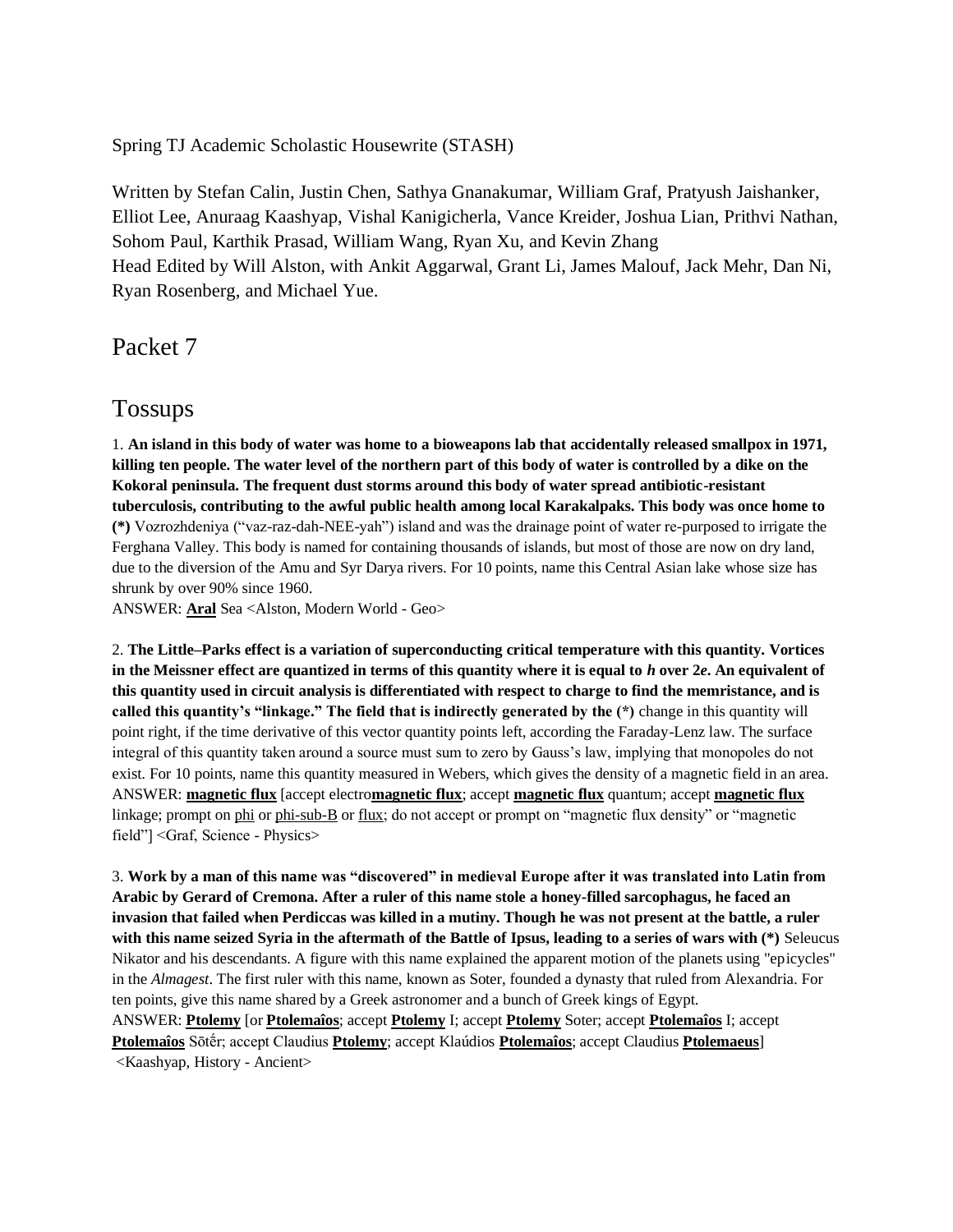4. **While disguised as a beggar named "Jade", a woman is lured into this country by the Pearl Girls and uses a microdot tattoo to smuggle damaging information out of here. People in this country can buy Soul Scrolls and participate in executions known as Salvagings. A woman in this country encounters her friend Moira in a government brothel called (\*)** Jezebel's and is later rescued by the Mayday resistance. That character secretly plays Scrabble with the Commander and recalls her life before the Sons of Jacob took over and changed her name to Offred. For 10 points, name this fictional republic where *The Testaments* and *The Handmaid's Tale* are set. ANSWER: Republic of **Gilead** [prompt on United States of America or USA] <Li, Literature - World>

5. **This composer rewrote the Gloria of his penultimate mass after a patron realized he had recycled its melody from a previous choral work's Part III duet. A large wind section provides the nickname for this composer's last major work, the B-flat-major mass** *Harmoniemesse***, while another of his masses was written without a wind section and was named for "Troubled Times." A chorus sings a** *fortissimo* **C-major chord on the word (\*)** "light" in an oratorio by this composer in which Raphael, Uriel, and Gabriel describe a six-day period of time. This composer wrote the *Lord Nelson Mass* for his patrons, the Esterhazy family. For 10 points, name this Austrian composer of the oratorio *The Creation*, also known as the "father of the symphony." ANSWER: Franz Joseph **Haydn** <Lian, Fine Arts - Auditory>

6. **The GeCKo library contains sgRNA sequences from this pathway for use in combinatorial genetic screens. Type one systems that rely on this pathway fuse CASCADE to a FokI nuclease domain. The REC lobe of a protein in this pathway "locks" the HNH domain at the cleavage site. That protein is commonly extracted from** *Streptococcus pyogenes***. A protospacer is inserted into this pathway's namesake array where (\*)**  tracrRNA base pairs with crRNA. He Jiankui used this technology to treat two twins for HIV by disabling the CCR5 gene. Jennifer Doudna and Emmanuelle Charpentier won the 2020 Nobel Prize in Chemistry for the development of, for 10 points, what prokaryotic antiviral immunity system adapted for use in genome editing? ANSWER: **CRISPR**-Cas9 [or **clustered regularly interspaced short palindromic repeat**s-Cas9; accept **CRISPR** screens; prompt on gene-editing] <Calin, Science - Biology>

7. **In one story, this god declares "My body is completely formed, except that one part is superfluous," proposing that he join the superfluous part with a woman's incomplete part to create life. After this god and his wife walked around a pillar, his wife spoke first during their wedding ceremony, resulting in the birth of their "leech child." While standing on the bridge of heaven, he used a jewel-tipped spear to pull several islands out of the ocean. This god gave birth to a** (\*) sun goddess, moon god, and storm god respectively from his left eye, right eye, and nose; he did this while cleansing himself of the pollution of the underworld Yomi, which he fled after beholding his wife's polluted corpse. For 10 points, name this Shinto god, the husband of Izanami. ANSWER: **Izanagi**-no-mikoto [or **He-who-Invites**; do not accept or prompt on "Izanami-no-mikoto"] <Anuraag Kaashyap, Belief - Mythology>

8. **For a Cobb–Douglas function, the elasticity of this process is always exactly equal to one. The magnitude of this process is represented by the positive term in the Slutsky equation, which is the partial of the Hicksian function with respect to price. If the cross elasticity of demand is negative, then an agent is likely to engage in this process in response to a (\*)** price change. On a macroeconomic scale, developing countries may seek to engage in this process for imports using the policy of ISI. If two goods are identical, then they permit the "perfect" example of this process. Complementary goods are contrasted with goods named after, for 10 points, what process of replacing one good with another?

ANSWER: **substitution** [accept **substitute** goods] <Rosenberg, Social Science>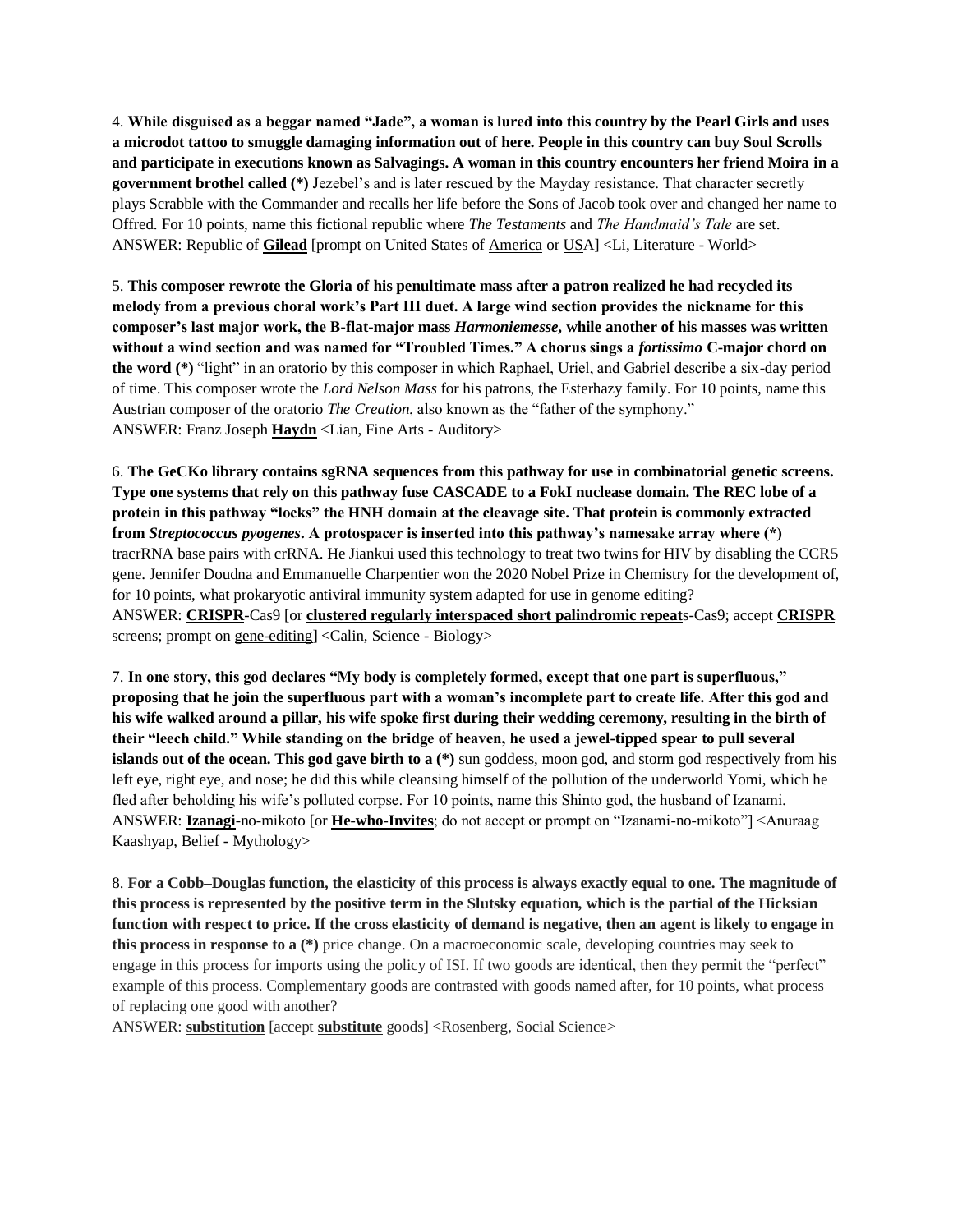9. **An Henri Matisse cut-out of one of these objects was accidentally hung upside down by the MoMA in 1961. Several flags appear against a saturated blue background in a painting by Raoul Dufy that depicts these objects at Cowes. An orange sun rises over these objects in a foggy painting that was compared to "wallpaper in its embryonic state" by the art critic (\*)** Louis Leroy. Gustave Caillebotte appears in a straw hat, while a woman holding a dog converses with a man seated backwards in his chair, in a Renoir painting of a luncheon on one of these objects. For 10 points, name these vehicles that appear in a harbor in Monet's *Impression, Sunrise*. ANSWER: **boats** [or **ships**; accept answers like **rowboats** or **fishing boats** or **steamships** or **sailboats** or **vessels**] <Calin, Fine Arts - Visual>

10. **This city is mentioned in the title of an Elizabeth Bishop poem that begins with the line "I make a trip to each clock in the apartment" and includes the line "A star inside a rectangle". An author in this city describes "nickel, what is nickel" and "a kind of glass and cousin" in the section "Objects" of a larger work. That author in this city wrote the poems "Glazed Glitter'' and "A Carafe, that is a blind glass" in the (\*)** Cubisminspired collection *Tender Buttons.* A haiku set in this city describes "faces in the crowd" and "petals on a wet black bough". For 10 points, name this European city where Gertrude Stein coined the term "Lost Generation", the setting of poems like Ezra Pound's "In a Station of the Metro".

ANSWER: **Paris** [the Elizabeth Bishop poem is "Two Mornings and Two Evenings: Paris 7 A.M."] <Chen, Literature - American>

11. **A term describing this country's military strategy was coined in a 1991 book by Seymour Hersh. A resident of this country was killed in a hospital by the State Research Bureau and was named Dora Bloch. This country carried out Operation Opera which destroyed a nuclear reactor called Osirak. This country, whose strategy of massive retaliation is called the (\*)** "Samson Option," carried out preemptive strikes under the Begin Doctrine. After leaving this country, Air France Flight 139 was hijacked and flown to Uganda, prompting this country to launch Operation Thunderbolt to rescue the survivors in the Entebbe Raid. For 10 points, name this country whose intelligence agency is the Mossad.

ANSWER: **Israel** [or State of **Israel**; or Medinat **Yisrael**] <Lee, History - World>

12. **Ratios of this quantity for light and heavy keys appear in the numerator of the Fenske equation. Tie lines can be drawn to find either this quantity or a related quantity named for mass in a binary equilibrium phase diagram using the lever rule. This quantity is the** *x***-axis in P-***x***-***y* **diagrams, which depict vapor–liquid equilibria. This dimensionless quantity multiplies fugacity in the Lewis–Randall rule and appears in a law about ideal (\*)** solutions that fails to predict azeotropes. This quantity multiplies vapor pressure to get partial pressure in Raoult's law, and according to Dalton's law, a gas's partial pressure is the product of this quantity and total pressure. For 10 points, name this quantity that is the percentage in moles of a constituent in a mixture. ANSWER: **mole fraction** [accept **mass fraction** before "mass"] <Calin, Science - Chemistry>

13. **In Genesis 16:12, an angel describes Ishmael as a wild one of these animals, a representation of his hostility with his brothers. After God challenges Job to prove his insignificance, God expounds on how He freed this animal to live in wilderness and salt flats. An expression of distress by one of these animals is the second and final time in the Bible that an animal (\*)** speaks. After ignoring the will of God, Balaam is only saved from death at the hands of an angel when one of these animals shifts direction three times. In Christian tradition, a prophecy in Zechariah 9:9 that the Messiah would arrive on the back of this animal is fulfilled when Jesus rides one into Jerusalem. For 10 points, name this beast of burden whose jawbone Samson used to slay a thousand Philistines. ANSWER: **donkey** [or **ass**] <Kanigicherla, Beliefs - Religion>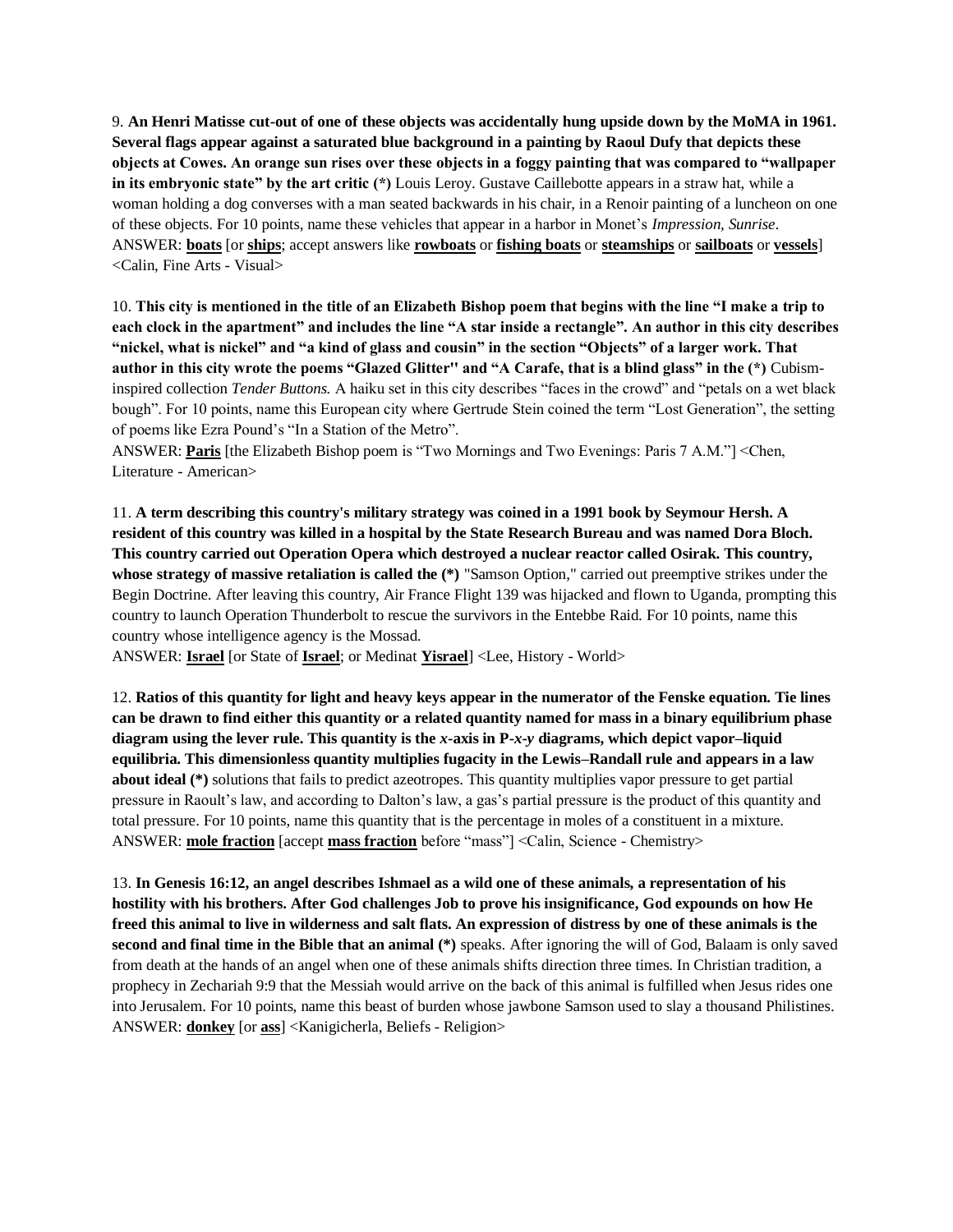14. **After seeing a character bent over the water like Narcissus, the protagonist of this work thinks "you must never smile like that" and whispers "I love you" in a park. While walking outside a Byzantine chapel, a character in this work decides to travel after being glared at by a red-headed foreigner and is delighted to**  learn that his luggage was mistakenly sent to (\*) Como while staying at the Hotel des Bains. That man eats overripe strawberries and notices the smell of disinfectant in the air before succumbing to cholera on the beach. For 10 points, name this novella about Gustav von Aschenbach's infatuation with Tadzio, written by Thomas Mann. ANSWER: *Death in Venice* [or *Der Tod in Venedig*] <Kevin Zhang, Literature - European>

15. **A likely apocryphal story claims that this man was sent the mocking gift of a paper vest by one of his rivals. He joined the American Anti-Imperialist League and personally offered \$20 million for Filipinos to purchase their independence after the Spanish-American War. This man was opposed by the Amalgamated Association led by Hugh O'Donnell. An employee of this man was the victim of an attempted assassination by the anarchist (\*)** Alexander Berkman. This man instructed his lieutenant Henry Clay Frick to construct a namesake "fort" and send Pinkertons to put down an 1892 strike in Homestead, Pennsylvania. A company named for this man was merged into J.P. Morgan's U.S. Steel. For 10 points, name this Scottish-born steel mogul. ANSWER: Andrew **Carnegie** <William Wang, History - American>

16. **One work by this philosopher criticizes Jakob Fries' participation in the Wartburg Festival in its preface and expounds upon the idea of the** *Sittlichkeit* **("SEAT-leash-kite") in society, or the "ethical order." This philosopher explained the interaction of two concepts with a term often translated contradictorily as "to lift up" or "to abolish" but most often as "sublation" - that word is** *aufhebung* **("owf-HAY-boonk"). He referred to Asia as the (\*)** beginning and Europe as the absolute end in his *Lectures on the Philosophy of History*, which claims that Africa does not exhibit development. This philosopher's model of abstract, negative, and concrete is often oversimplified as thesis, antithesis, and synthesis. For 10 points, name this German idealist who described his namesake dialectic in *The Phenomenology of Spirit*.

ANSWER: Georg Wilhelm Friedrich **Hegel** <Kaashyap, Thought - Philosophy>

17. **MOZART is a chemical transport model for this compound. Chappius ("sha-pui"***)* **absorption of this compound occurs during the blue hour, and the initial discovery of anomalies associated with this compound was made by Nimbus-7 TOMS. NOx gases react with VOCs to create this compound and at negative 78 degrees, nacreous clouds sequester nitric acid, causing the (\*)** destruction of this compound. The formation and breakdown of this substance via photolysis is described by the Chapman cycle. Susan Solomon was the first to notice a "hole" of this compound in a certain location when the column amount dropped below 220 Dobson units. For 10 points, name this subject of the Montreal protocol which is destroyed by CFCs in the atmosphere. ANSWER: atmospheric **ozone** <Calin, Science - Earth>

18. **While hiding in a house, the protagonist of one of this director's films throws his matchbook down a floor to alert his love interest below. In that film, the music drops out entirely for a scene that begins when the protagonist arrives at the deserted, rural Bus Stop 41. This director used an overhead shot to show Detective Arbogast reaching the top of a mansion's staircase in another film. This director showed a businessman falsely accused of murder at the United Nations, Roger (\*)** Thornhill, running from a crop duster in a film that ends with a climactic chase on Mount Rushmore. The Janet-Leigh-played Marion Crane screams while being stabbed in a shower in this director's 1960 film. For 10 points, name this director of *North by Northwest* and *Psycho*. ANSWER: Sir Alfred Joseph **Hitchcock** <Lee, Fine Arts - Other>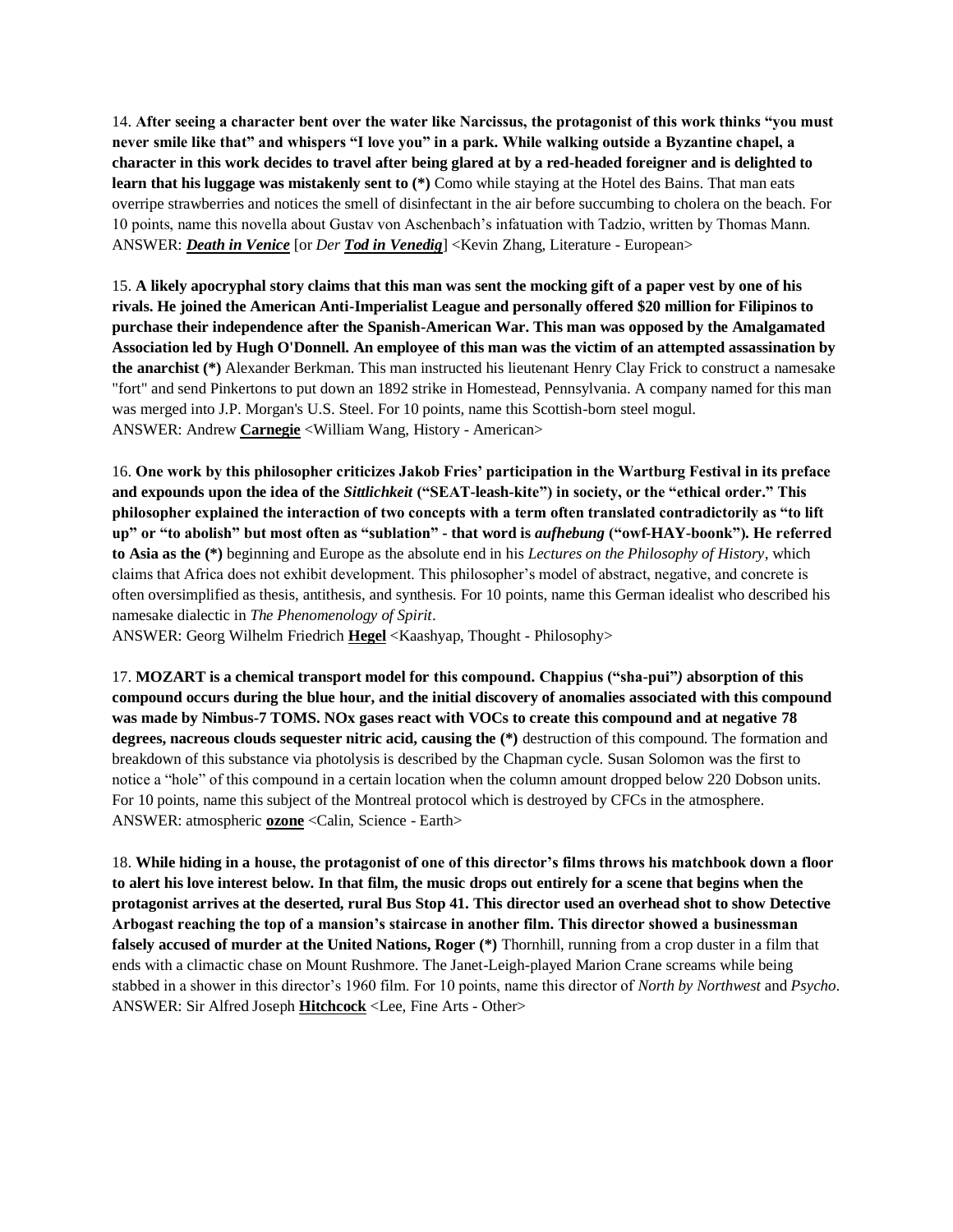19. **To prove his love, the Duke of Dorset drowns himself after meeting Zuleika Dobson at one of these places in a Max Beerbohm novella. While working at one of these places, the protagonist learns from Catchpole that Margaret Peel faked her suicide attempt to manipulate him and later clashes with Bertrand over Christine Callaghan. That man drunkenly mocks** (\*) Ned Welch in his speech on "Merrie England". A character who works at one of these locations shoots Willie Mink after finding him with his wife Babette during the title "Airborne Toxic Event"; that character that works at one of these institutions is Jack Gladney from Don DeLillo's *White Noise*. For 10 points, name these institutions where Jim Dixon lectures on medieval history in Kingsley Amis' *Lucky Jim*. ANSWER: **college**s [accept answers mentioning a college **campus** or a **university**; accept answers describing a **school of higher education** or **post-secondary education**; prompt on schools] <Gnanakumar, Literature - British>

20. **The physician Abiathar Crescas served this kingdom's ruler John the Faithless. Philip the Bold died at Perpignan while leading an army against this kingdom. Pope Martin IV called a crusade against this kingdom after its king Peter III joined the War of the Sicilian Vespers. This kingdom's parliament, which was called the Corts, met in the Aljafería Palace in (\*)** Zaragoza. At its height as an independent kingdom, it ruled Sardinia, Corsica, and present-day Catalonia. This kingdom united with its western neighbor when its king Ferdinand II married Isabella I. For 10 points, name this Iberian kingdom that united with Castile to form the Kingdom of Spain.

ANSWER: Crown of **Aragon** [or Corona de **Aragón**; or Corona d'**Aragón**; or Corona d'**Aragó**] <Kaashyap, History - European>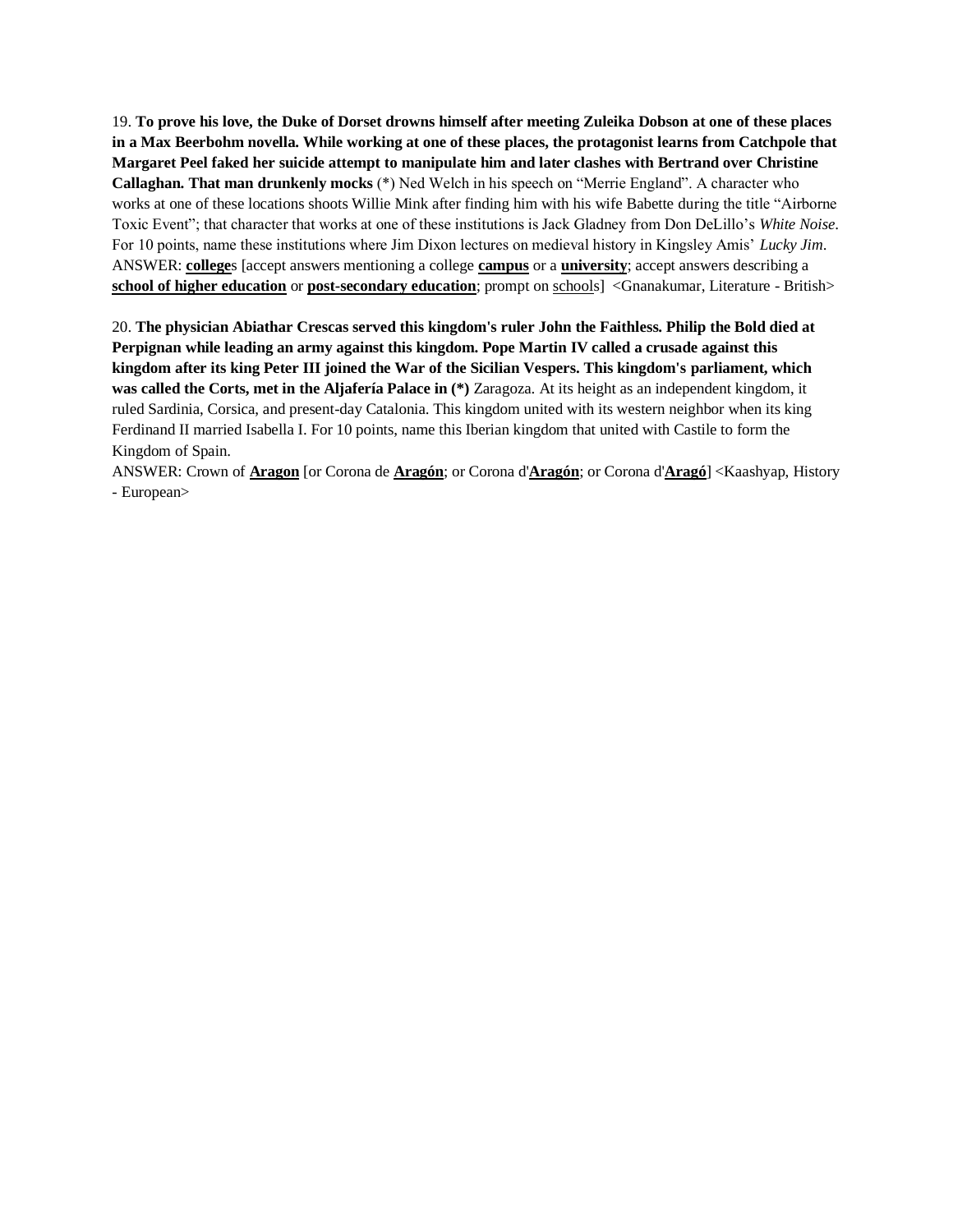# Bonuses

1. Early artists produced this type of paint by mixing ground pigments with pressed linseed. For 10 points each: [10] Name this slow-drying type of paint which gradually replaced tempera after it was introduced by Jan van Eyck. ANSWER: **oil** paint

[10] This chemical solvent can be used to remove or thin oil-based paints. Helen Frankenthaler frequently diluted her oil paints with this substance as part of her "soak-stain" technique to produce a misty effect in paintings like *Mountains and Sea*.

ANSWER: **turpentine** [or  $C_{10}H_{16}$ ]

[10] This British art critic and writer argued that owning oil paintings developed into a status symbol in his television series *Ways of Seeing*.

ANSWER: John **Berger** <Li, Fine Arts - Visual>

2. One of these creatures learns how to use a razor by imitating a man shaving and his voice is mistaken for English, Italian, and French. For 10 points each:

[10] Name these creatures. One of these creatures escapes from a sailor before killing Madame L'Espanaye and her daughter in "The Murders in the Rue Morgue".

ANSWER: an **orangutan** [exact answer required, do not accept or prompt on answers like "gorilla" or "ape"] [10] The orangutan's murder of Madame L'Espanaye and her daughter occurs in "The Murders in the Rue Morgue", a story by this American author of "The Raven".

ANSWER: Edgar Allan **Poe**

[10] Poe also uses orangutans in this story, where the title jester burns a king and his advisors dressed in orangutans after they mistreat him and his lover Tripetta.

ANSWER: "**Hop-Frog**" <Chen, Literature - American>

3. Oh no! Your hash table has a collision! Answer the following about methods to resolve it. For 10 points each: [10] One of the simplest ways to resolve a collision is to use separate chaining, where the values in each bucket are stored in a "linked" form of this data structure. These data structures represent a collection of ordered elements. ANSWER: **list** [or linked **list**]

[10] This other method of collision resolution stores the target value in the next open bucket if a bucket is occupied. This method is a form of open addressing, since the bucket given by the hash function is not always the location of the target value.

ANSWER: **linear probing** [prompt on probing]

[10] The load factor for a hash table which represents how full a hash table is must be kept low to minimize collisions and keep this average lookup time. This is the runtime for inserting a value at the beginning of a linked list.

ANSWER: **O(1)** run time [or **constant** run time] <Jaishanker, Science - CS>

4. This family split into branches called "of the lily" and "of the deer". For 10 points each:

[10] Name this German banking family whose member Jakob the Rich may have been the wealthiest person ever. ANSWER: **Fugger** [accept Jakob **Fugger** the Rich; accept Jakob **Fugger** of the Lily]

[10] The Fugger family expanded their influence further when they financed this ruler's election as Holy Roman Emperor. This Habsburg Emperor, who was also King of Spain, abdicated in favor of his brother Ferdinand I.

ANSWER: **Charles V** [or **Charles I of Spain**; or **Carlos I of Spain**; prompt on Charles; prompt on Carlos] [10] The Fuggers were from this Swabian city. A peace treaty signed in 1555 in this city ended Charles V's war against the Schmalkaldic League.

ANSWER: **Augsburg** [or **Augschburg**; accept Peace of **Augsburg**; accept **Augsburg** Settlement] <Kaashyap, History - European>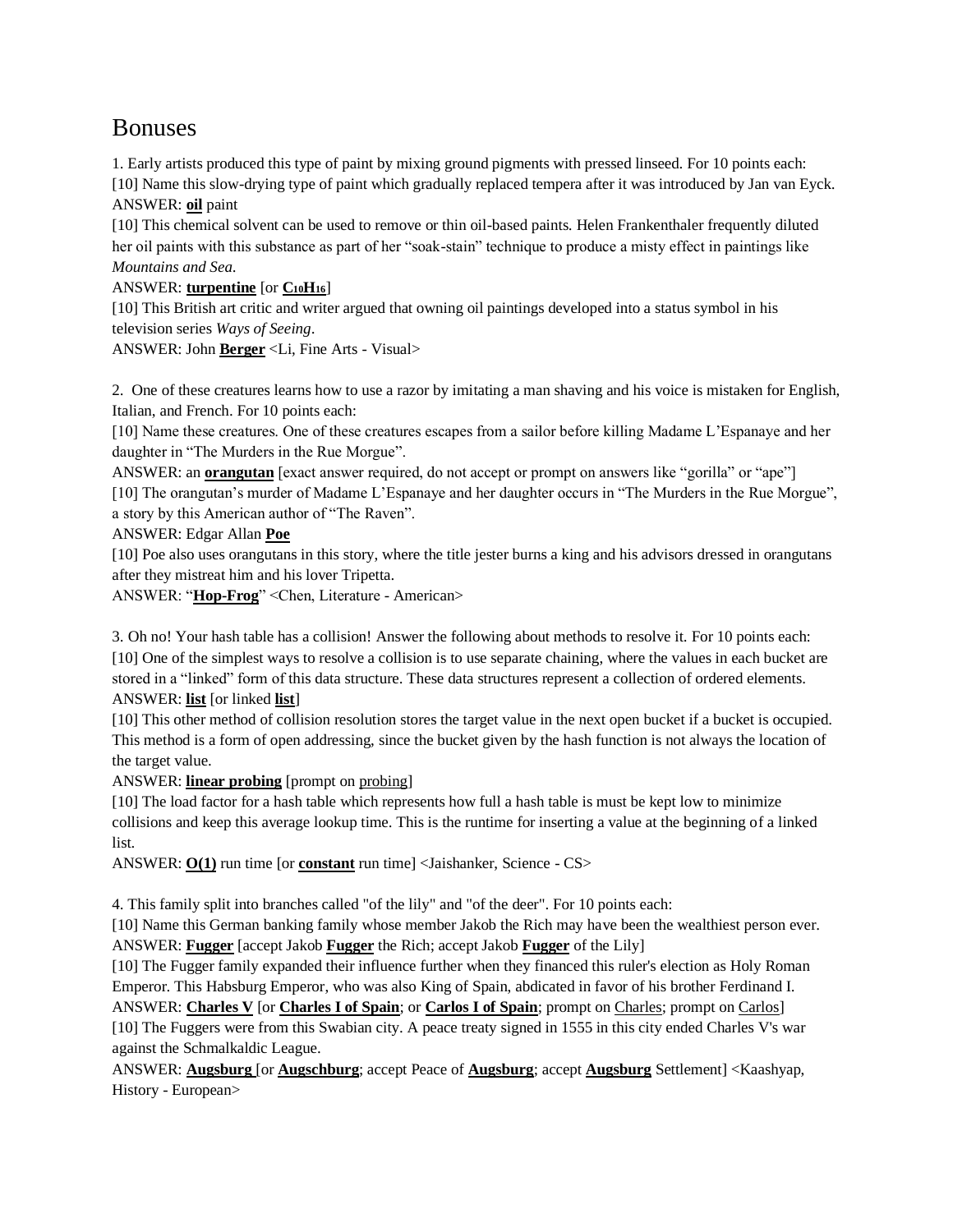5. During the minor occultation, this figure was in seclusion, but remained in contact with the world through his four deputies. For 10 points each:

[10] Name this figure who will return to rule until the Day of Judgement and defeat the false Dajjal.

ANSWER: **Mahdi** [prompt on the twelfth imam; do not accept 'Isa ibn-Maryam' or "Jesus Christ"]

[10] The Twelvers of this Islamic sect await the arrival of the twelfth imam, who will also be the Mahdi. Seveners are a branch of another sub-sect of this sect called Isma'ilism.

ANSWER: **Shi'a** Islam [accept **Shi'ites**]

[10] Under restriction of the Abbasid Caliphate, Hasan al-Askari, the eleventh imam and promised father of the Mahdi lived practicing this. Shi'ite Muslims are encouraged to conduct this form of denial of religious belief if their own survival is at risk, though they are not allowed to sin at any point in time.

ANSWER: *taqiyyah* <Kanigicherla, Belief - Religion>

6. In one of these poems, the speaker asks for angels to "blow your trumpets" when "at the round earth's imagined corners". For 10 points each:

[10] Name these poems. The title of Camille Paglia's collection *Break, Blow, Burn* is taken from one of these poems, which asks to "divorce me, untie, or break that knot again".

ANSWER: *Holy Sonnets* [or *Divine Meditations*; or *Divine Sonnets*; prompt, but do not reveal, on John Donne poems]

[10] The Holy Sonnets were written by this Metaphysical poet, who also wrote about a figure described as a "marriage bed" or "marriage temple" in "The Flea".

#### ANSWER: John **Donne**

[10] Another John Donne poem, "The Canonization"*,* asks the addressee to perform this three word action. That action is followed by the phrase "and let me love".

ANSWER: "**hold your tongue**" <Chen, Literature - British>

7. Hauptman and Karle developed a tangent formula in a direct method to solve the phase problem in this technique. For 10 points each:

[10] Name this technique where crystal samples are mounted on a goniometer and bombarded with high energy electromagnetic radiation. This technique was used by Rosalind Franklin to produce *Photo 51*.

ANSWER: **X-ray crystallography** [or **X-ray diffraction** or **XRD**; prompt on crystallography]

[10] Direct methods to solve the phase problem can make use of the Sayre equation to calculate the structure factor. The structure factor is written as F sub *h k l* where *h*, *k*, and *l* are these numbers that specify planes in a crystal.

#### ANSWER: **Miller indices**

[10] When the structure has this property around an inversion point, the phase can only be zero or pi. Hermann– Mauguin notation is used in X-ray crystallography because it can describe the translational form of this property in a point group.

ANSWER: **symmetry** [accept **centrosymmetry**; accept translational **symmetry**] <Calin, Science - Chemistry>

8. This author was involved in the literary feud known as the "Corsair affair" after a contemporary criticized his treatise *Stages on Life's Way*. For 10 points each:

[10] Name this philosopher who wrote about the concept of "mediation" in a book explores the division of good and evil brought about by Adam's decision to eat from the tree of knowledge.

ANSWER: Søren **Kierkegaard** [the work described is *The Concept of Anxiety*]

[10] *Stages on Life's Way* was written as a continuation of this Soren Kierkegaard work that includes *The Seducer's Diary*, whose two title concepts contrast between the ethical and aesthetic modes of life.

#### ANSWER: *Either/Or*

[10] Another of Kierkegaard's works, *Fear and Trembling,* describes this man as a "knight of faith". This man is praised by Kierkegaard for his sacrifice of Isaac.

ANSWER: **Abraham** <Chen, Thought - Philosophy>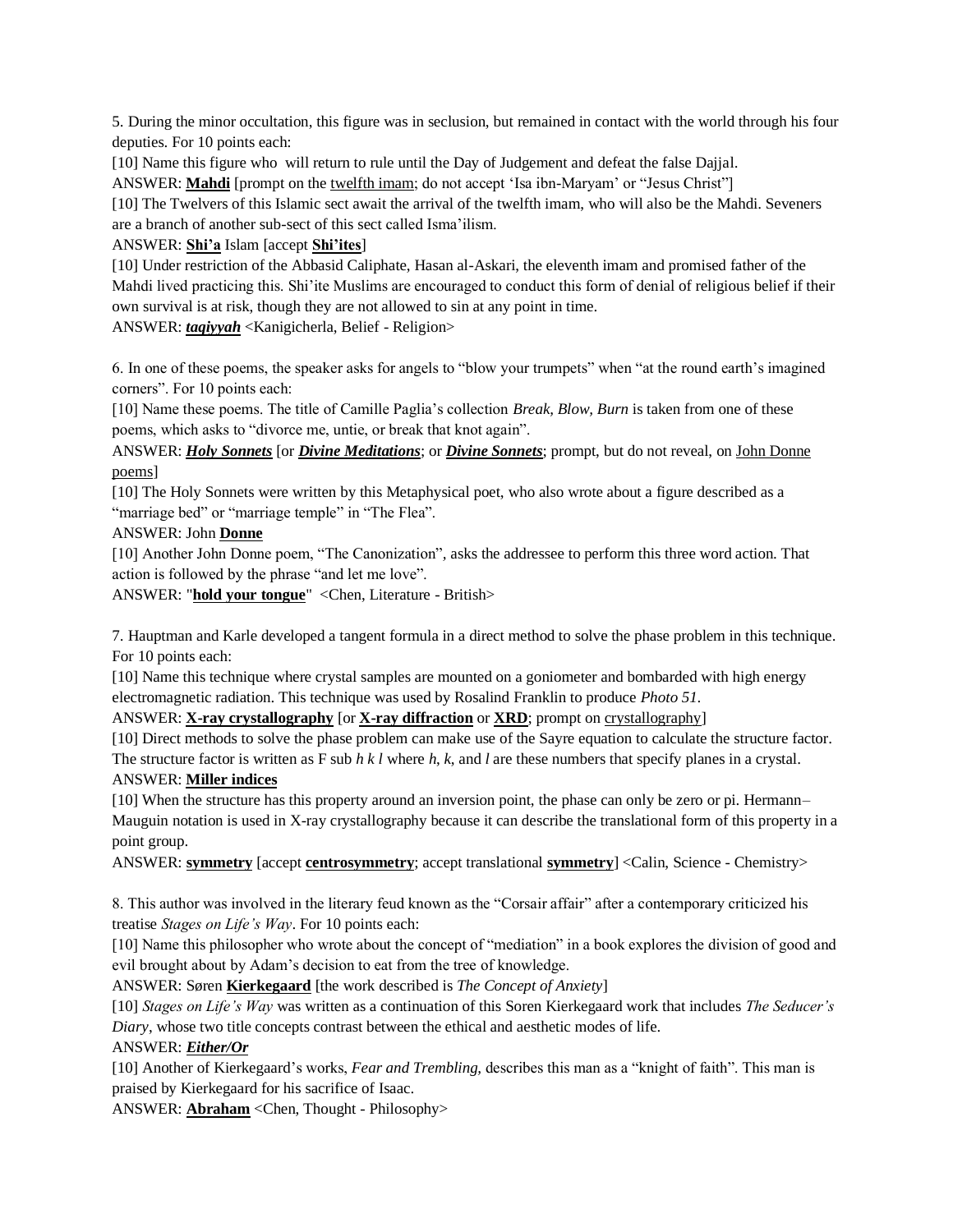9. The namesake gulf at the mouth of this river forms the world's largest estuary. For 10 points each:

[10] Name this river whose major tributary is the Irtysh, and which forms at the confluence of the Biya and Katun rivers south of the city of Novosibirsk. With the Yenisei and Lena, it is one of the three major rivers of Siberia. ANSWER: **Ob** river

[10] Some of the headwaters of the Irtysh pass near this capital of Kazakhstan; you may give either its current name or the name it had prior to being renamed for a longtime Kazakh president.

#### ANSWER: **Nur-Sultan** [or **Astana**]

[10] Many of the tributaries of the Ob arise in this mountain range, which runs along the borders of China, Russia, Mongolia, and Kazakhstan. It lends its name to a disputed language family which encompasses Turkic, Mongolic, and potentially Japanese and Korean.

ANSWER: **Altai** Mountains [accept **Altaic** languages] <Nathan, Modern World - Geography>

10. This musician's state-department sponsored touring of Africa, Europe, and Asia in the 60's inspired Dave and Iola Brubeck's jazz musical *The Real Ambassadors*. For 10 points each:

[10] Name this New Orleans jazz trumpeter nicknamed "Satchmo" who famously sang "What a Wonderful World." ANSWER: Louis **Armstrong**

[10] Armstrong recorded several albums with Ella Fitzgerald, who was well known for her vibrant performance of this vocal jazz improvisational style that is best known for featuring nonsense lyrics and wordless syllables. ANSWER: **scat** singing

[10] This other jazz trumpeter and singer featured Elvis Costello's song "Almost Blue" in his posthumous album titled for [him] *in Tokyo.* This West Coast jazz trumpeter is also well known for an album titled [he] *Sings*. ANSWER: Chet **Baker** <Prasad, Fine Arts - Other>

11. This process was first described in *Reflections on the Motive Power of Fire*. For 10 points each:

[10] Name this ideal thermodynamic cycle consisting of two isothermal and two adiabatic steps where a gas expands and contracts. It is named for a French engineer.

ANSWER: **Carnot** cycle [or **Carnot** engine]

[10] The maximum efficiency of a Carnot cycle is this quantity divided by the heat put into the system. This quantity for the Carnot cycle is given by the integral over any closed loop of *P*d*V*.

#### ANSWER: **work** [or **W**]

[10] If an engine's cycle is irreversible, then an upper bound is placed on its efficiency by this theorem, which states "the integral of dQ over T is less than or equal to zero," where dQ is an infinitesimal heat change and T is the system's temperature.

ANSWER: **Clausius** theorem [or **Clausius** inequality] <Kaashyap, Science - Physics>

12. Waldo is devastated by the death of his childhood friend Lyndall in a novel titled for one of these places in South Africa by Olive Schreiner. For 10 points each:

[10] Name these places. In another novel, the foreman Jacobus discovers the dead body of a man that was buried on a property of this type owned by the businessman Mehring.

ANSWER: **farm** [accept *The Story of an African Farm*; accept **plantations**; anti-prompt on fields]

[10] Mehring purchases a farm in *The Conservationist*, a novel by this South African writer who explored the

relationship between the Smales family and their black servant in the novel *July's People*.

#### ANSWER: Nadine **Gordimer**

[10] In *July's People*, the Smales family escapes the violence in Johannesburg by driving this vehicle. Tensions rise after July asks the Smales to give him the key to this yellow vehicle.

ANSWER: the **bakkie** [prompt on pick-up truck] <Chen, Literature - World>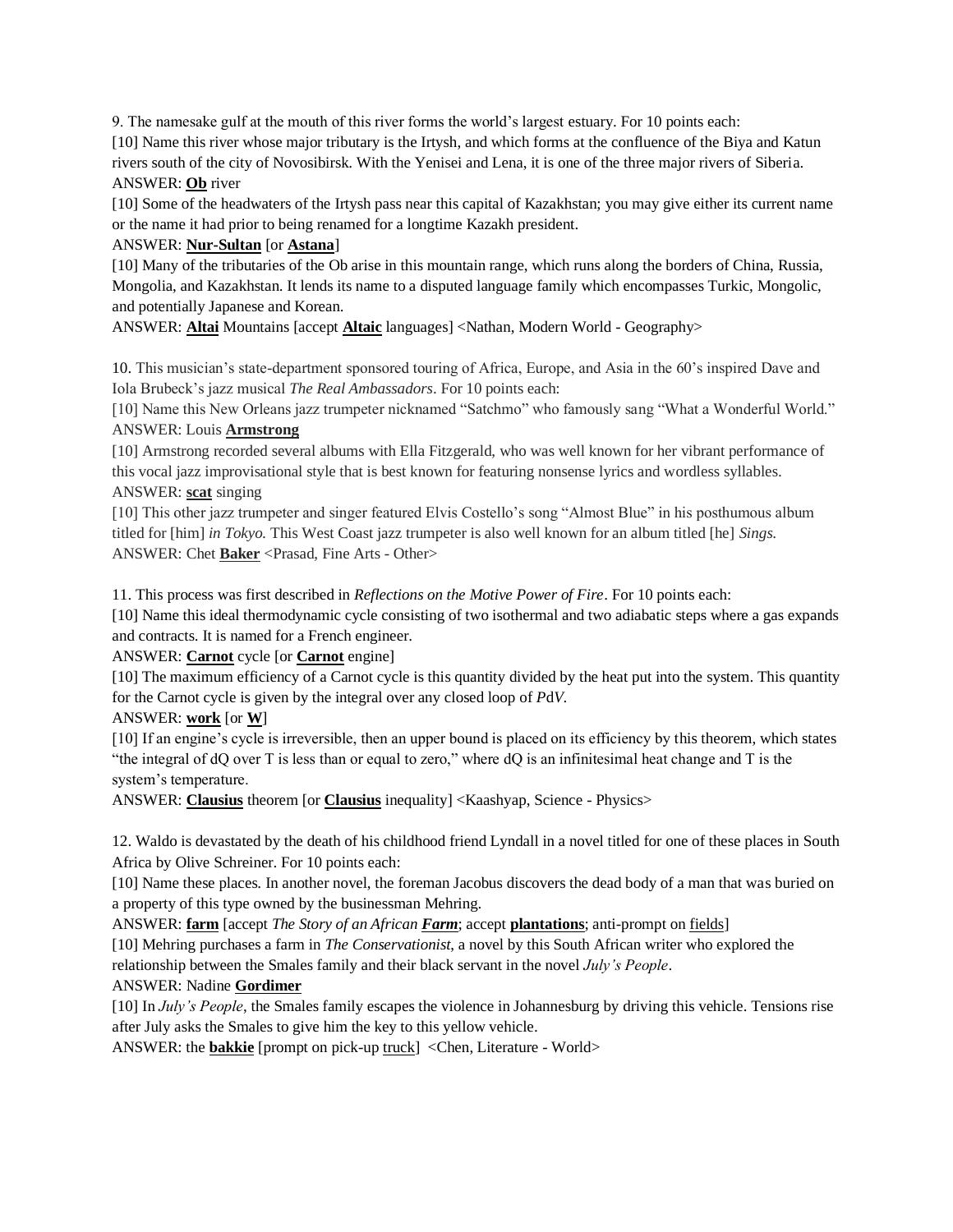13. Answer the following about the name 'Stalin'. For ten points each:

[10] Josef Stalin succeeded this Bolshevik Leader as the head of the USSR. The city of St. Petersburg was renamed in his honor after his death.

ANSWER: Vladimir **Lenin** [or Vladimir Ilyich **Ulyanov**]

[10] This town on the Black Sea was temporarily renamed 'Stalin' while under communist rule. It was the target of a namesake crusade by Janos Hunyadi that ended when he was defeated by Murad II in 1444.

ANSWER: **Varna** [accept **Varna** Crusade; accept Battle of **Varna**]

[10] M. K. Stalin was once Deputy Chief Minister of this state in southern India. It is named after a language spoken in the Chola, Chera, and Pandya Kingdoms, and lies west of the Palk Strait.

ANSWER: **Tamil Nadu** <Kaashyap, History - Misc.>

14. Teddy bears have become quite a cultural icon in the UK. For 10 points each:

[10] A teddy bear based on this character was the first item to pass through the Channel Tunnel. In a popular children's tale, this character is discovered in the London train station that he takes his name from.

### ANSWER: **Paddington** Bear

[10] Another teddy bear features in this British sitcom, where it is frequently destroyed and dismembered. Its title character was described as "a child in a grown man's body" by its creator and star, Rowan Atkinson.

#### ANSWER: Mr. **Bean**

[10] Though this company is based in the US, the concept of having a family of teddy bears advertising its product originated in the UK. This company released a "Forever Roll" in 2019 reportedly directed at millennials. ANSWER: **Charmin** <Lian, Modern World - Misc. Academic>

15. After falling in love with her father Cinyras, this woman disguised herself to seduce him, prompting Cinyras to attempt to kill her and her child after learning of what happened. For 10 points each:

[10] Name this woman who was turned into a namesake variety of tree on account of committing that crime. ANSWER: **Myrrha** [or **Smyrna**]

[10] Through this affair, Myrrha became pregnant with this man, who spent a third of the year each with Persephone and Aphrodite due to a feud between the two goddesses. Later, this man died from being gored by a wild boar. ANSWER: **Adonis**

[10] It's not Cythera, but Adonis and Myrrha were both from this island, to which Aphrodite drifted after being born from the waters of the Mediterranean. Greek settlers of this island came to cities such as Nicosia. ANSWER: **Cyprus** [or **Kypros**, or **Kibris**] <Kaashyap, Belief - Mythology>

16. This composer's early viola concerto is numbered as 51:G9 in the TWV catalogue. For 10 points each:

[10] Name this composer of a 1733 suite in three "productions" that each contain an overture, quartet, concerto, trio, and sonata. That suite, written to accompany meals, is titled *Tafelmusik*.

#### ANSWER: Georg Philipp **Telemann**

[10] Telemann also wrote a suite with this title featuring movements like "The Joking Triton." Another work with this title contains an alla hornpipe with prominent trumpet and horn soli in its suite in D.

ANSWER: *Water Music* [accept *Wassermusik*; anti-prompt on *Hamburger Ebb' und Fluth* or *Hamburg Ebb and Flow*]

[10] At the request of King George I of England, this German-born contemporary of Telemann wrote his *Water Music* suites, which were premiered in barges on the Thames River.

ANSWER: Georg Frideric **Handel** <Kreider, Fine Arts - Auditory>